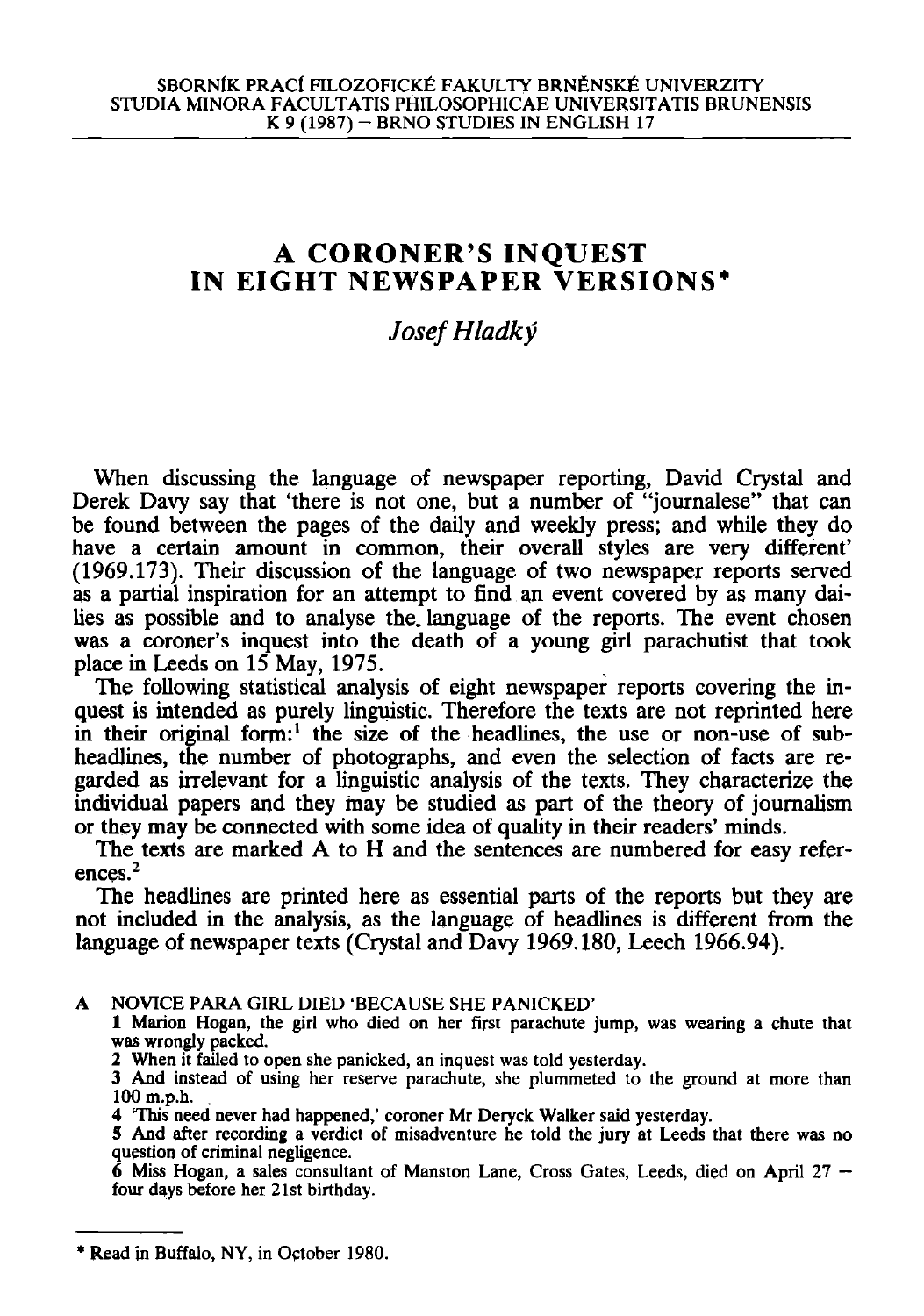**7** She jumped from a Cessna aircraft 2,500 feet over the Leeds Bradford Airport with two other novices from the local Free Fall Club.

**8** Mr William Meacock, a member of the British Parachute Association training and safety committee, told the inquest that a static line from the plane opened her pilot chute and for the first five seconds of the fall everything was correct.

**9** He said that normally a cord from the pilot chute then rips the sleeve cover off the main canopy and the parachutist floats to earth.

**10** But on this occasion the cord was attached to the wrong place. **11** It was fastened directly to the main chute instead of the cover and the chute failed to open.

**12** He said the only reason this could have happened was that someone changed the pilot chute and attached the substitute incorrectly.

**13** But he added: "There was no reason for the reserve chute not opening.'

**14** Pathologist Dr Michael Green said- Miss Hogan died from shock and haemorrhage caused by multiple injuries. **15** He said the most likely reason why she had not operated the reserve parachute was because she panicked.

**16** The dropping-zone controller on the day was Mr Richard Reiter, 30, of Ashgarth Court, Harrogate, Yorkshire, who said: 'I saw Miss Hogan leave the aircraft and I saw the pilot chute open but the main canopy stayed in the sleeve.

**17** 'At first she was horizontal, but then she went into a vertical position with her arms spread out. **18** She made no attempt to operate the reserve parachute.'

**19** The inquest was told that anyone jumping with a parachute is instructed to count to five after leaving the aircraft before checking if the main canopy has spread. **20** If not they operate the reserve chute . . .

**24** The three people involved in the packing of Miss Hogan's parachute were Michael Inglehearn, 20, of . . ., Paul Wagner 21, of . . ., and Brian Pickersgill, 41, of . .

**25** All three hold BPA packing certificates  $-$  and each denies attaching the faulty cord to the canopy instead of the sleeve.

**26** Mr Wagner said: 'I would expect the person who closed the pack, Michael Inglehearn, to check the cord.'

*27* Mr Inglehearn said: 'I was not told when I got my packing certificate to check the cord attachment. **28** This should be checked by a qualified rigger.'

**29** And Mr Pickersgill said: 'Al l I did was to make sure all the lines to the canopy were clean and straight.'

**30** Since the accident the BPA have held an inquiry which recommended that the cords should be sewn to the canopy slave and that final checks by packers should include an inspection of the cord.

#### B PANIC MAY HAVE KILLED GIRL PARACHUTIST

**1** Miss Marian Anne Hogan, 20, a sales consultant, of Crossgates, Leeds, who fell 2,500ft to her death in her first parachute jump, may have lost her life because she panicked, the coroner, Mr Deryck Walker, commented yesterday at the Leeds inquest.

**2** The accident happened over the Leeds and Bradford Airport last month when Miss Hogan and two other young people took off in a single-engine Cessna aircraft to make descents. **3**  Her body was found in a field a mile from the airfield.

**4** The coroner said the training Miss Hogan received was conducted in accordance with the mininum laid down by the British Parachute Association.

**5** The parachute pack was broken open by the static line and the sleeve failed to leave the canopy of the parachute, he said.

**6** Miss Hogan fell to the ground without making any attempt to activate the reserve parachute.

**7** The reserve parachute, operated by a ripcord, was "a simple procedure," said the coroner, "but possibly due to panic — she was not in the air for long — she did not operate it. **8** It might have saved her life."

**9** Mr William John Meecroft, a member of the British Parachute Association's safety and training committee, said it had been found that the bridle cord of the pilot parachute was attached to the main apex of the canopy instead of to the top of the sleeve.

**10** "That is really the crux of this. 11 It would have caused the parachute to malfunction.

**11** "Those concerned with the checking are unable to explain why the bridle cord had been connected to the top of the canopy and why they had failed to notice this."

**13** The coroner said there was no question of criminal negligence. **14** The evidence of the parachute packers had been vague. **15** "If everybody had done their jobs properly this accident need not have happened..."

**17** Returning a misadventure verdict, the jury additionally recommended that the parachute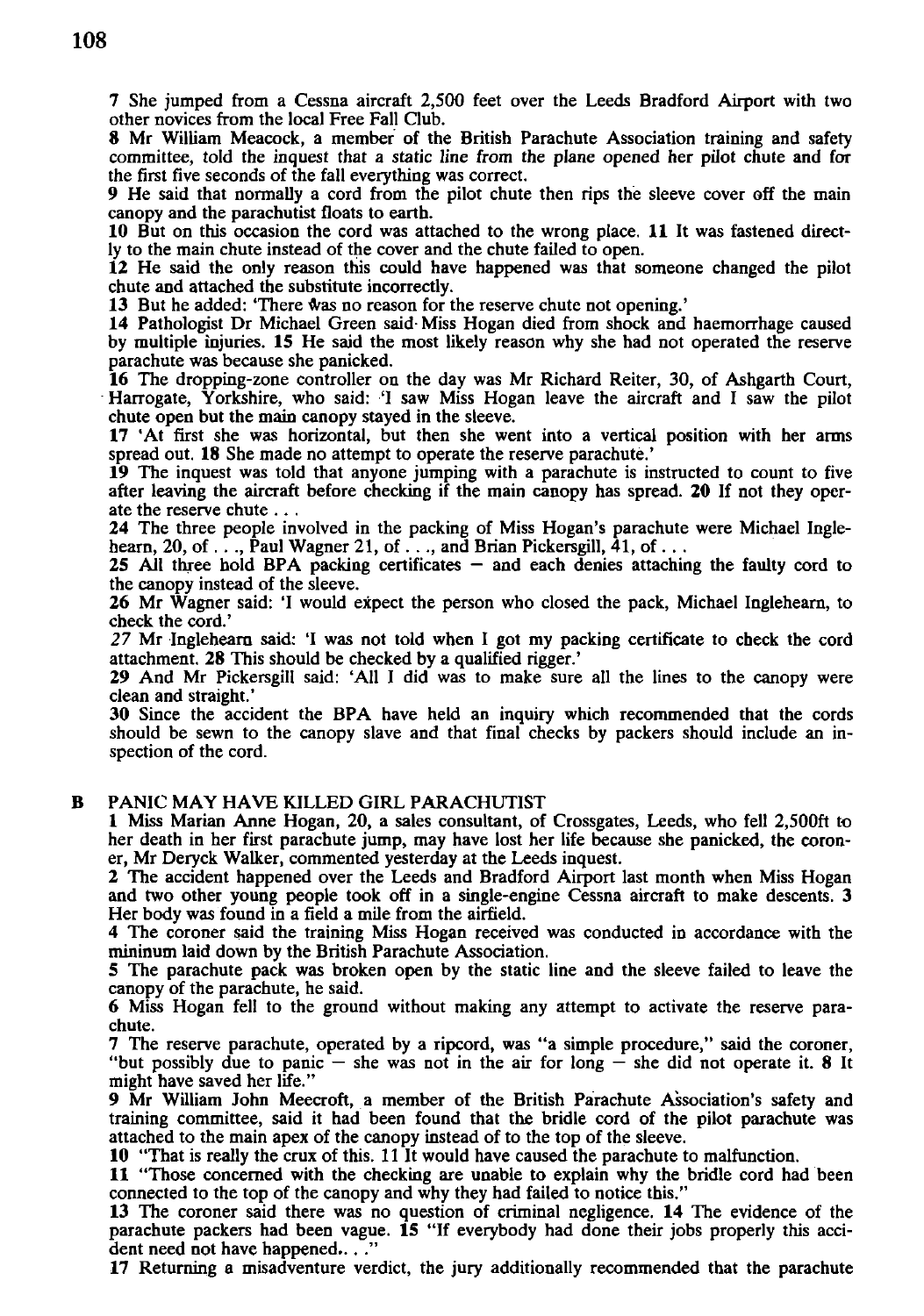packing procedure should be tightened and that the bridle cord attachment should be examined by "some definite person."

#### C PARACHUTE PACKING 'WRONG'

**1** Safeguards at parachute clubs will be tightened following an inquest at Leeds yesterday on Miss Marian Hogan, 20-year-old sales consultant, who died on her first parachute jump. **2**  The jury was told that her main parachute, which failed to open automatically, had been wrongly packed.

**3** Miss Hogan, of Manston Lane, Leeds, failed to pull the ripcord on her reserve parachute. **4** She fell 2,500ft. to a field a mile from the Leeds-Bradford airport at Yeadon. **5** She had begun ground training only six weeks previously.

**6** The jury returned a verdict of misadventure and recommended that procedure for parachute packing at the Leeds and Bradford Free-Fall Club be tightened. **7** On the advice of the coroner, Mr Deryk Walker, the jury accepted that there had been no criminal negligence.

**13** Mr Frank Peel, of Liversedge, chief instructor at the Leeds-Bradford club, said when the main parachute was examined it was found that the bridle cord linking the small pilot parachute had been wrongly attached to the top of the main canopy. **14** It should have been attached to the top of the sleeve to cause a streamer action and pull out the main parachute. **15**  The attachment should have been checked before the pack was closed.

**16** Mr Michael Ingleheam, aged 20, of Leventhorpe Lane, Bradford, who holds a BPA packing certificate, closed the pack.

**17** He said he had been told of no check involving the bridle cord.

**18** Mr Richard Reiter, of Ash Garth, Harrogate, drop zone controller, said after the parachute failed to open Miss Hogan had made no attempt to bring her arms or hands in to open the reserve parachute.

**19** The jury was also told that in her training Miss Hogan had undergone the full emergency procedure in a suspended harness.

**20** Mr Walker said the accident need not have happened . . .

#### D PANIC COULD HAVE KILLED PARA-GIRL, SAYS CORONER

**1** A woman on her first parachute jump failed to use the reserve 'chute when her main one did not open, said Mr James Walker, Leeds District Coroner, at a resumed inquest yesterday.

2 The death of 20-year-old Marian Anne Hogan, who fell 2,500ft. to her death, has resulted in recommendations to tighten up parachute packing and checking procedures.

**3** The inquest heard that Miss Hogan, of Manston Lane, Cross Gates, Leeds died on Aprif 27 during her first parachute jump.

**4** Her main canopy failed to open properly and possibly due to panic she made no attempt to deploy her reserve parachute.

**5** Her body was found in a field a mile from Leeds-Bradford airport, where moments before she had taken off as a member of the Leeds and Bradford Free Fall Club in a Cessna aircraft with two other student parachutists:

**6** Dr. Michael Green, Senior Lecturer in Forensic Medicine at Leeds University, said Miss Hogan had died of shock and haemorrhage due to multiple injuries.

**7** The eight-man jury returned a verdict of death by misadventure and endorsed the recommendations made by a British Parachute Association inquiry.

**8** The head of the inquiry, Mr William Meacock, from Peterborough, a member of the BPA Safety and Training Committee, told the inquest that he convened the hearing the day after the accident.

**9** He inspected the parachute which was opened by a static line, used by Miss Hogan and found that the bridle cord had been attached from the pilot 'chute to the apex of the main canopy instead of from the pilot 'chute to the sleeve. **10** This could have caused the canopy to malfunction and fail to open properly. . . .

**15** Mr Meacock said that he felt the recommendations would help to prevent similar acci- , dents. **16** He said Miss Hogan's main canopy was pulled through the top of the sleeve instead of the sleeve being pulled back off the canopy.

**17** The jury, as well as endorsing the recommendations said that the section of the application form to join any club affiliated to the BPA which exonerates the club and the Association from action in case of an accident, should be deleted.

**18** The jury foreman said no one should be expected to sign it.

**19** It meant that the applicant could not make any claim against either organisation under any circumstances.. . .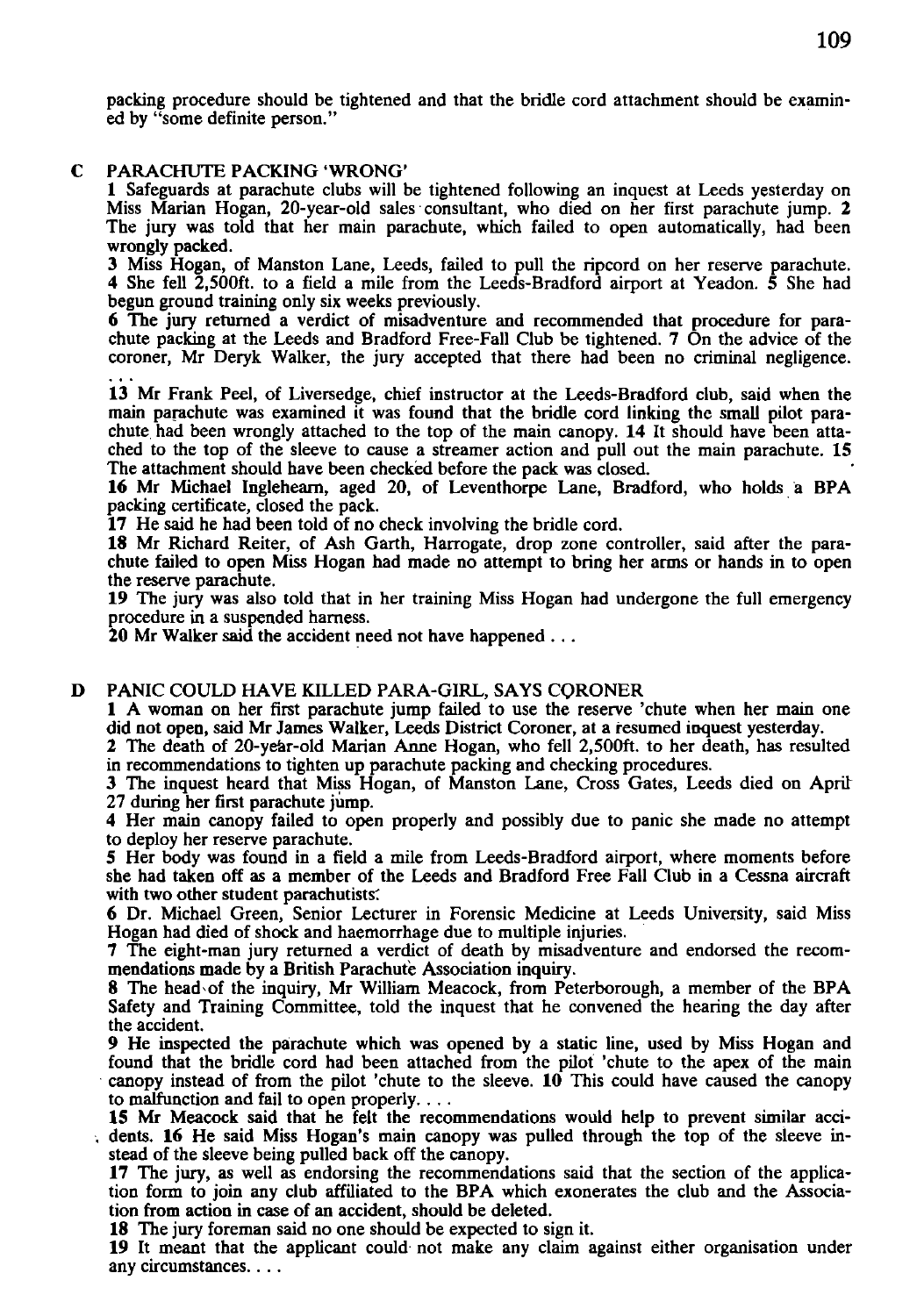**22** The chief instructor and inspector at the Leeds and Bradford Free Fall Club, Mr Frank Peel, said when he inspected Miss Hogan's parachute after the accident, he found that the pilot 'chute was a square one. **23** It should have been round.

**24** "We replaced all the pilot 'chutes sometime ago with round ones because they are more efficient.

**25** "I can't understand how she had a square one or how it should have been wrongly attached."

**26** He said he had issued certificates to the three packers who had been involved with Miss Hogan's parachute, to say they were qualified.

**27** Mr Michael Ingleheam of Thornton, Bradford, a member of the club, told the inquest that he had been packing parachutes all day on the day Miss Hogan died.

**28** He said he stretched the parachute out under tension and folded the canopy straight. **29**  He put the canoty into the pack and attached the static line and closed the pack. **30** He said he did not notice the fault in the parachute and had no idea how it happened. . . .

**35** Brian Pickersgill, of Cookridge, Leeds, told the inquest he also helped to pack the parachute Miss Hogan was later to use. **36** He said he was responsible only for the four line check which ensured all the lines from the canopy to the harness were straight and untangled.

**37** The coroner said that there seemed to be some vagueness about whose responsibility it was to check the bridle cord.

**38** He said the method of packing a parachute at the Leeds and Bradford Free Fall Club suffered from a lack of continuity and there was scope for improvement.

#### $E$  BLUNDER THAT KILLED PARA GIRL  $-$  Parachute was wrongly packed

**1** Yesterday a coroner criticised the "young and inexperienced" packers of the parachute and his inquest jury asked for a tightening up of procedures and checks by senior parachutists.

**2** The inquest at Leeds heard that Marian Hogan might have saved herself by pulling a cord that would have opened a reserve 'chute but she didn't.

**3** The coroner, Mr Deryck Walker, said: "In all probability she panicked.". . .

**5** Marian, who trained with the Leeds and Bradford Free Fall Club, had gone up in a Cessna aircraft for her debut jump.

**6** A "static line" should have opened her main parachute — but the 'chute jammed.

7 A pilot chute which pulls out the main parachute was attached to the wrong part of the pack.

**8** Two men involved in the packing of the parachute were Paul Wagner, aged 21, of Gomersal, Yorks, and Michael Ingleheam, 20, of Thornton, Bradford.

**9** Mr Wagner said a check on the pilot chute was "not laid down."

**10** On the fatal day he did not check the pilot chute. **11** He would have expected Mr Ingleheam to do this.

**12** Mr Ingleheam said he knew of no checks on the bridle cords attacking the pilot chute.

**13** Mr Frank Peel, the club's chief instructor, said he "hadn't a clue" how the 'chute had been wrongly attached.

**14** The coroner said: "This accident need not have happened. **15** I notice the people who did the packing were young and inexperienced."

**16** The jury returned a misadventure verdict and recommended that 'chutes should be packed by one person only — and then checked by someone more experienced.

**F** RIDDLE OF SWOPPED PARACHUTE  $-$  Did thief's knot lead to girl's death dive?

**1** Who interfered with a parachute whose failure cost a young girl her life?

**2** Who removed the efficient pilot-chute and substituted a less efficient type?

**3** Who, in doing so, wrongly attached the pilot-chute cord — so that in use it would not open to pull out the main chute?

**4** These questions were raised — but could not be answered at the Leeds inquest yesterday on Marion Hogan who plunged 2,500 feet to her death on her first jump just four days before her 21st birthday.

**5** A private inquiry by the British Parachute Association did not solve the riddle.

**6** Coroner Mr Deryck Walker was told the private inquiry had discovered a cord running from a small square pilot-chute had been incorrectly attached to Marion's main parachute.

7 Questioned by Mr Guy Sutton, representing the B.P.A. and the Leeds-Bradford club, of which Marion was a member, Mr Frank Peel, the club's parachute instructor, said he had never heard of a similar accident caused by a wrongly attached cord.

**8** He agreed that a semi-circular pilot-chute was better than the square type and thought Marion's parachute had one.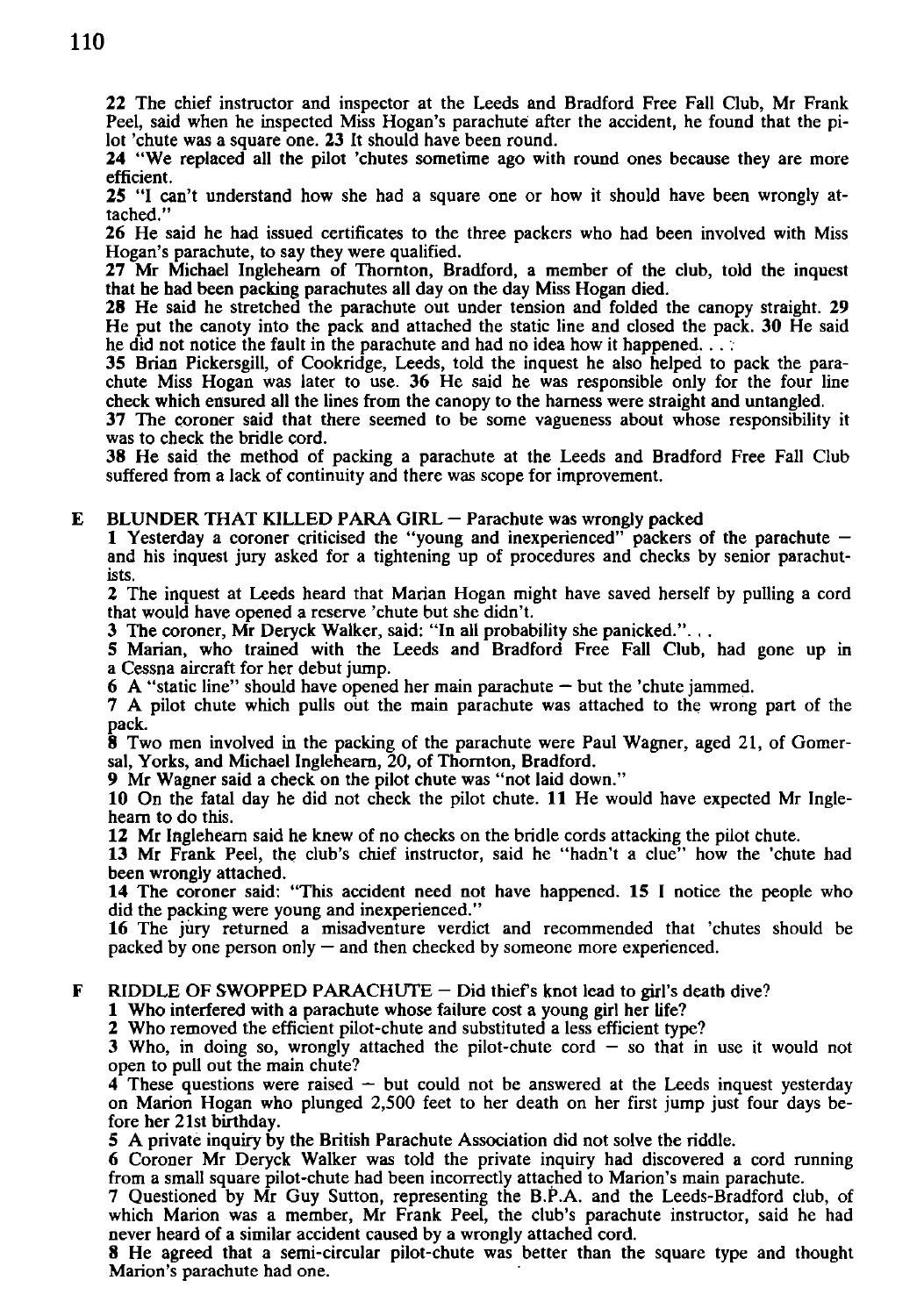**9** Mr Sutton: "Do you think it is possible that someone decided they wanted a round-top 'pilot' and substituted a square one for it?"

**10** Mr Peel: "I think it is very possible."

**11** Mr William Meacock, chairman of the B.P.A. inquiry, which recommended more stringent checks on parachute packing, said the cord could only be attached improperly if the pilot-chute had been removed or changed.

**12** Later Mr Sutton, who has made more than 600 parachute jumps himself, said the club still did not know how the square pilot-chute came to be attached to the one which Marion used .. .

**14** "The suggestion is that somebody might have pinched it to improve their own equipment. **15** So far as the club knows the parachute would have a round top, not a square one, when it was originally obtained."

**16** The jury was told that Marion had not used the reserve parachute. **17** Instructor Christopher Lyle said she may have panicked and "switched off."

**18** The coroner told the jury: "No one in my view can be singled out as criminally negligent."

**19** Verdict: Misadventure.

#### G PARACHUTE OF DEAD GIRL WAS PACKED WRONGLY

**1** Safeguards at Britain's 35 parachute clubs are expected to be tightened after an inquest at Leeds yesterday into the death of a girl aged 20, who was making her first parachute jump.

**2** The jury at the inquest on Miss Marian Hogan, a sales consultant, of Manston Lane, Leeds, was told that her main parachute failed to open automatically because it had been wrongly packed. **3** Probably through panic, it was said, she failed to pull the ripcord on her reserve parachute and fell 2,500ft to a field.

**4** Miss Hogan started her ground training six weeks before her jump on April 29, four days preceding her twenty-first birthday.

5 The jury, returning a verdict of misadventure, recommended that procedure for packing parachutes at the Leeds and Bradford Free Fall Club should be tightened. **6** On the advice of Mr J. D. Walker, the coroner, they accepted that there was no criminal negligence involved in Miss Hogan's death.

**7** Mr William Meacock, of the safety and training committee of the British Parachute Association, who headed an inquiry into the accident, said he would pass on the jury's recommendations. **8** As a result of the inquiry three recommendations had been made which would be circulated to the country's 35 clubs, with their 6,000 members, he said.

**9** He would also pass on a recommendation by the jury that an indemnity clause in the membership application form, which releases the club from any injury-claim, should be deleted.

**10** In his summing up Mr Walker said the accident need not have happened . . .

#### **H** PARAGIRL KILLED BY PANIC IN PLUNGE

**1** A girl died on her parachute jump because she panicked when her main chute failed to open.

**2** An inquest heard yesterday that Marian Hogan's chute didn't open because a piece of equipment had been wrongly packed.

**3** But as she plunged towards the ground at 100 mph Marian, of Manston Lane, Leeds, had twelve seconds in which to pull a cord and operate her reserve chute.

**4** Pathologist Dr. Michael Green told the inquest: "The most likely reason she did non pull the reserve chute was panic due to her inexperience."

**5** Mr. Frank Peel, chief instructor of the Leeds and Bradford Free Fall Parachute Club, said the malfunction in the main chute was caused by the wrong rigging.

**6** It was possible, he said, that someone had swapped a piece of equipment on the chute but had put on the substitute piece wrongly.

**7** The reserve chute was found to be in perfect working order after Marian's 2,500ft death pluage, four days before her 21st birthday.

**8** The inquest jury at Leeds returned a verdict of misadventure on Marian, who was born in Ardglass, Co. Down, Northern Ireland.

**9** Coroner Mr James Walker said: . . .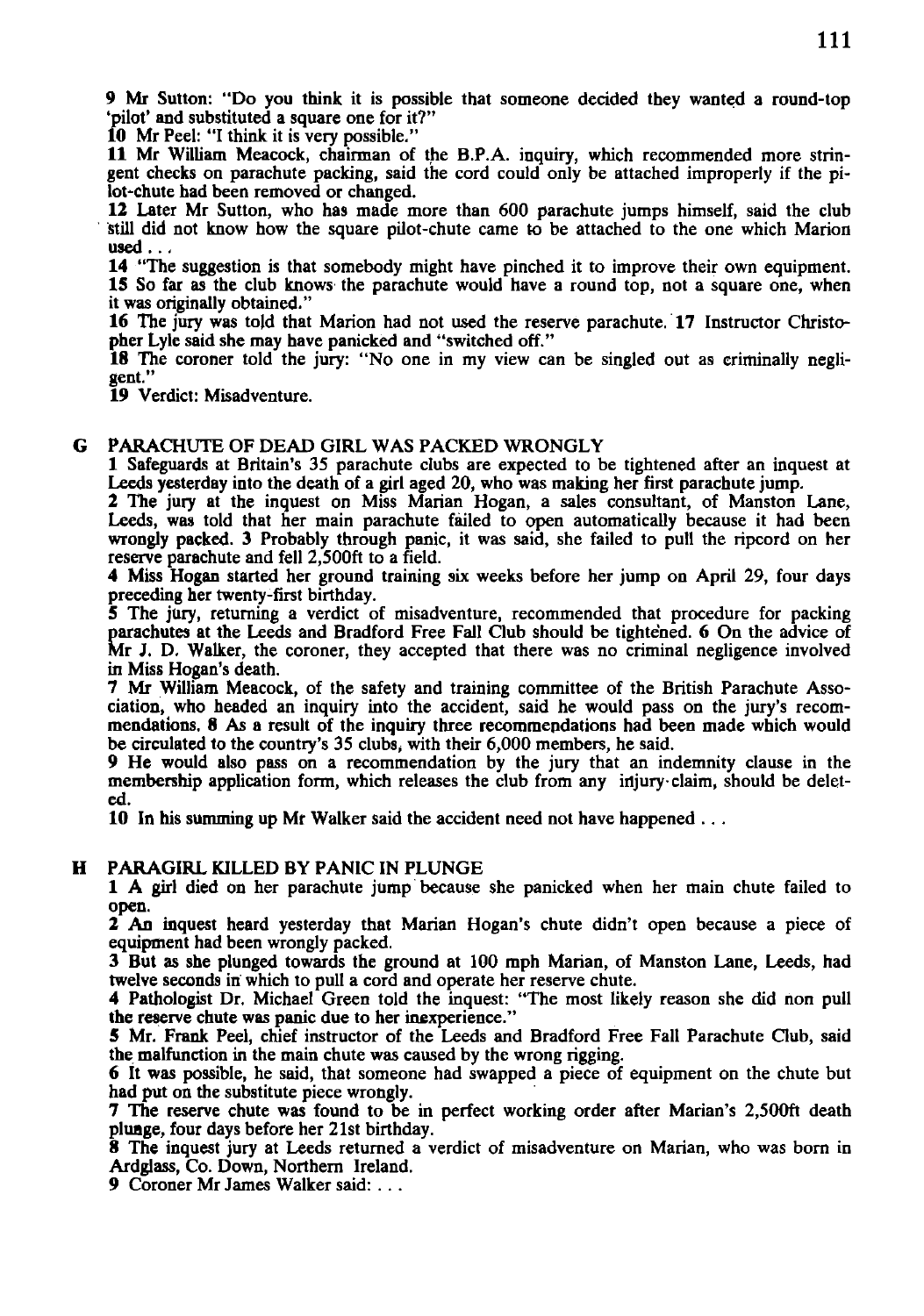**Although the text are not printed here in full,<sup>3</sup> it is obvious that they differ in length. The shortest text, H, is only 201 words long while the longest text, D, contains 843 words. (All words, including articles, abbreviations, and proper names, were counted.) The differences in length do not affect the statistics,**  which are based on percentages, but H, and even E and G, are rather short **and some of the data relating to them have to be taken as approximate.** 

| ម<br>. . |     |     |     |     |     |     |     |
|----------|-----|-----|-----|-----|-----|-----|-----|
| 201      | 277 | 285 | 362 | 374 | 436 | 582 | 843 |

Table 1. *Number of words in a text* 

**The first unit of the text to be analysed is the paragraph. It is generally known that paragraphs in newspapers are very short. But even in this respect there are differences between the texts: Table 2 shows that the average paragraph in C is more than twice as long as the average paragraph in E. The second line in Table 2 gives the widths of the columns in the dailies concerned. In most cases, the wider the column, the more words there are in a paragraph. The relation between the two sets of data, however, is not that simple. The third line in the table shows that papers with wider columns usually have more lines per paragraph.<sup>4</sup> All this shows that the length of the paragraphs is a matter of editorial tradition and policy, even if non-editorial influence cannot be overlooked.** 

|                                      | Е        | F        | н     | А     | D     | В                                                     | G     | с     |
|--------------------------------------|----------|----------|-------|-------|-------|-------------------------------------------------------|-------|-------|
| words                                | $-19.78$ | $-22.00$ | 22.33 | 24.25 | 31.22 | 32.90                                                 | 40.71 | 43.60 |
| width of column                      |          |          |       |       |       | 36 mm   40 mm   32 mm   40 mm   40 mm   47 mm   46 mm |       | 46 mm |
| lines                                | 4.92     | 5.23     | 6.50  | 5.66  | 7.14  | 6.90                                                  | 8.50  | 9.30  |
| contextual dependence<br>in per cent | 0.0      | 17.6     | 11.1  | 50.0  | 29.6  | 9.0                                                   | 14.2  | 0.0   |

Table 2. *Paragraphs* 

**The above lengthy discussion of partly non-linguistic aspects of the paragraphs has linguistic reasons: the contextual dependence of paragraph openings.<sup>5</sup> As the last line in Table 2 shows, the degree of contextual dependence in our texts is not always in proportion to the length of the paragraph. It is true that the texts with longer paragraphs have a lower, or zero percentage of dependence, but E, with the shortest paragraphs, also reveals zero dependence, while the highest dependence, 50 per cent, is found in A, whose paragraphs are longer than those of E. Contextual-dependence figures reflect the organization of the whole report. The paragraph openings in E are as follows (leaving out**  the adverbials): the inquest  $\overline{-}$  the coroner  $\overline{-}$  Marian  $\overline{-}$  a static line  $\overline{-}$  a pilot *chute — two men — Mr Wagner — Mr Inglehearn — Mr Frank Peel — the coroner.* **Nearly each paragraph then tells a part of the story while in A** *{and — this*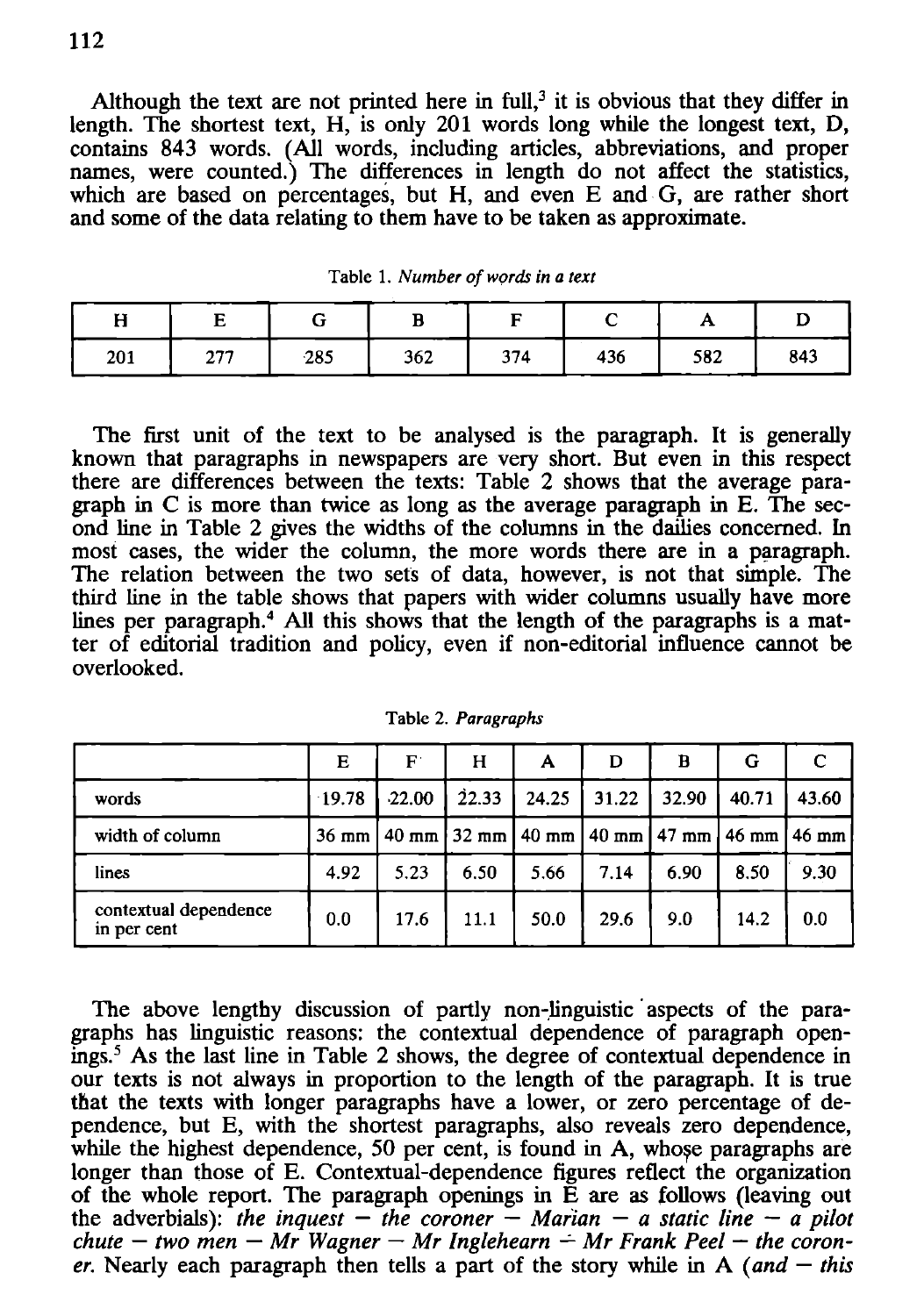$-$  and  $-$  she  $-$  he  $-$  but  $-$  he  $-$  but  $-$  etc.) the parts of the story are split into **more paragraphs.** 

**The next unit after the paragraph is the sentence. The relation between paragraphs and sentences is summarized in Table 3. In half the texts there is little difference between the number of paragraphs and the number of sentences and in one case, H, every sentence is printed as an independent paragraph. (Direct speech and the accompanying reporting clause are viewed as part of one sentence; the reasons for this are given in the comment on Table 6.)** 

| --<br>-- |          |      | <b>ALL</b>        |      |      |         |     |
|----------|----------|------|-------------------|------|------|---------|-----|
| 1.0      | $-1$<br> | 1.14 | $\sigma$<br>ر ۱.۷ | 1.40 | 1.54 | <b></b> | د.ء |

Table 3. *Number of sentences in paragraphs* 

**Table 4 characterizes the texts as to the length of sentences by stating the average number of words in an average sentence. The scale ranges from 17 words to over 23 words and is narrower than the scale of the paragraph length in Table 2. Text H, where a sentence equals a paragraph, has the second longest sentences, and C, with the highest number of sentences in a paragraph, has the second shortest sentences.** 

Table 4. *Number of words in a sentence* 

|       |       |       |       |       |       | . .            |                  |
|-------|-------|-------|-------|-------|-------|----------------|------------------|
| 17.31 | 18.52 | 19.40 | 19.68 | 21.29 | 22.18 | ממ הה<br>22.33 | つつ ワミ<br>29. I J |

**The average length of a sentence in all the eight texts is 22.8 words (168 sen**tences contain 3,738 words), a result slightly higher than that in Kucera and **Francis (21.3), partly influenced by the treatment of direct speech.<sup>6</sup>**

**The sentences are further divided into clauses, the first step being a simple comparison of the average number of clauses in a sentence. (Constructions with non-finite verbal forms as condensers (cf. Vachek 1961) were counted as clauses but appositions were not counted.)** 

Table 5. *Number of clauses in a sentence* 

|      | <u>.</u> |      |      | л.         | п    |      |      |
|------|----------|------|------|------------|------|------|------|
| 2.21 | 2.25     | 2.41 | 2.50 | 25<br>دد.ء | 2.66 | 2.89 | 3.00 |

**Next come the relations between clauses, i.e. coordination and subordination. (The constructions with condensers are included in the results according to their function in the sentence.) Table 6 operates with the percentage of subordinate clauses: E and B seem to have the simplest structures of the eight versions. There are two points, however, that should be mentioned here, (i) The reports**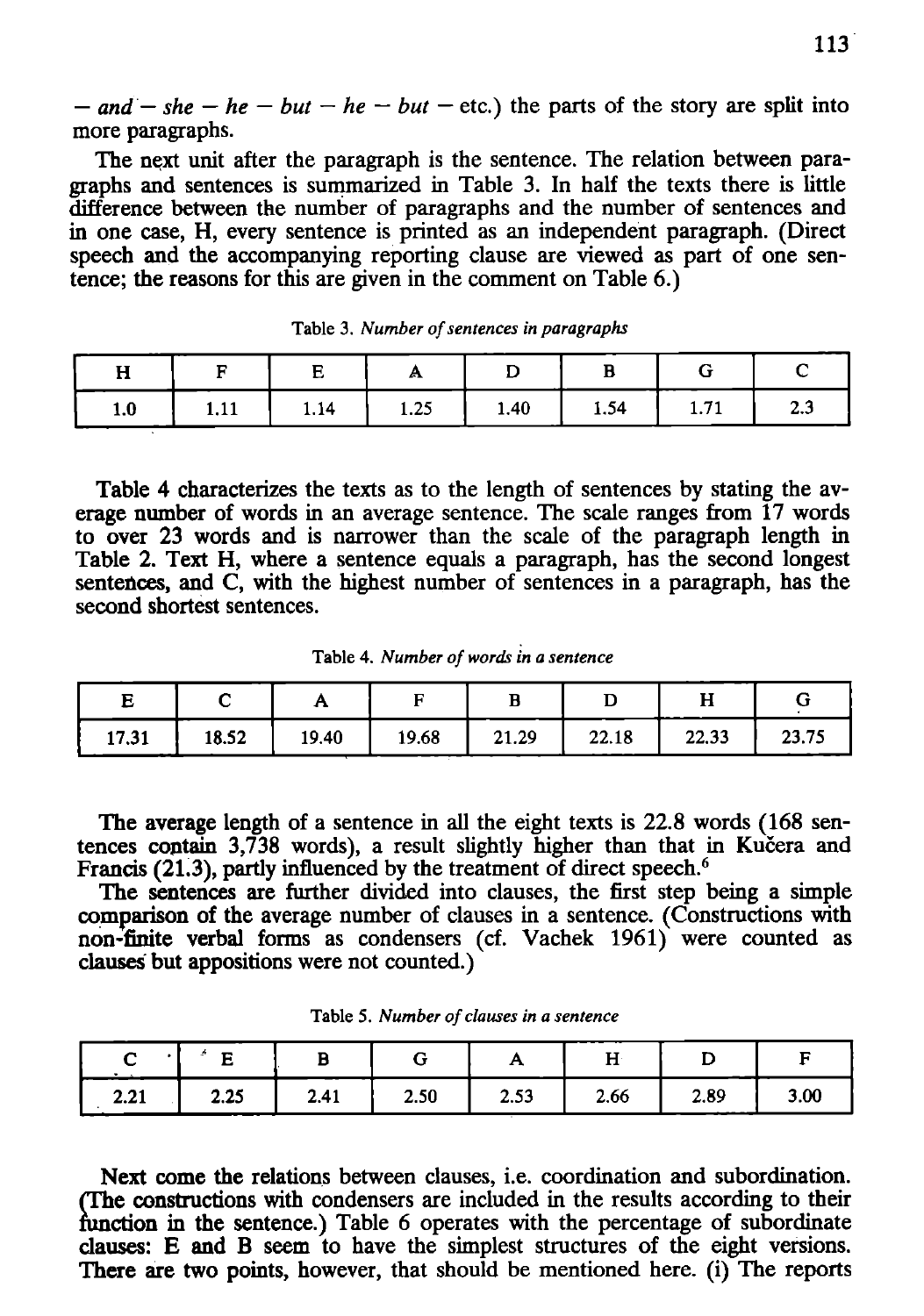**cover an inquest, where many questions were asked and answered. This fact itself gives the texts a specific character. The questions and the answers appear in the reports as direct or indirect speech in varying degrees (see the second line of Table 6). As the choice between the two is not linguistically based, no distinction is made between direct and indirect speech in the statistics. The last line of Table 6 shows that the scale of subordination percentages, without direct and indirect speech, is rather narrow. The higher figure for H is an exception and may be interpreted according to the following point, (ii) The calculation for H is based on 24 clauses only, that for G on 30 clauses and those for E and B on 36 and 41 clauses. With these low numbers the analysis has to be understood as indicating the possibilities rather than giving fully reliable data.** 

|                                | E    | в    | A    | C    | D    | Н    | G    | F    |
|--------------------------------|------|------|------|------|------|------|------|------|
| (a) all types                  | 44.4 | 46.3 | 51.9 | 52.9 | 53.6 | 54.1 | 56.6 | 59.6 |
| (b) direct and indirect speech | 22.2 | 22.0 | 24.7 | 27.4 | 30.0 | 16.6 | 30.0 | 29.8 |
| $(c)$ other than $(b)$         | 22.2 | 24.3 | 27.2 | 25.5 | 23.6 | 37.5 | 26.6 | 29.8 |

Table 6. *Share of subordinate clauses (in per cent)* 

**The next step should be to break down the overall number of subordinate clauses into categories according to the type of clause. In the present analysis, however, no reliable data can be drawn from the low numbers of clauses in the texts. Let us at least enumerate the types of clauses found in the texts, beginning with the more frequent ones: objective clauses (i.e. direct and indirect speech), defining relative clauses, adverbial clauses, attributive clauses (other than defining relative), subjective clauses.** 

**Not included in any of the statistics up to now are appositions, a frequent phenomenon in journalese. There are 33 instances in the eight reports, so that a few quotations representing the types are preferred to any statistical data based on insufficient cases. The main person in the inquest is described as** *the coroner, Mr Deryck Walker* **(B 1, E 3),** *Mr J. D. Walker, the coroner* **(G 6), or**  *coroner Mr Deryck Walker* **(A 4, F 6, H 9). We also meet** *Pathologist Dr Michael Green* **(A 14, H 4),** *Instructor Mr Christopher Lyall* **(A 21),** *Instructor Christopher Lyle* **(F 17),** *Mr Frank Peel, chief instructor* **(C 13), and** *Mr Frank Peel, the club's chief instructor (E* **13).** 

**Another aspect of the sentence structure which would require longer texts for statistical analysis is the degree of condensation, i.e. the relation of constructions with condensers to clauses with finite verbs. Degree of condensation can be used in contrastive studies or in the characterization of texts within the same language. The degree of condensation for the eight texts as a whole is 6.3 per cent. (A sample of English books for children between 6 and 9 years of age revealed 7.5 per cent of condensation and a sample of literary prose produced between 31 and 49 per cent, cf. Seveckova 1985.87, Hladky 1961.112.)<sup>7</sup>**

**As far as word order is concerned, two phenomena, said to be used in journalese, should be mentioned: inversion and the position of adverbials. Inversion does not occur in any of the reports. The positioning of adverbials is easy to survey: seven of the sentences introducing the inquest have 'yesterday' after the verb and one has it before the verb (E 1). The reports, however, are not rich in**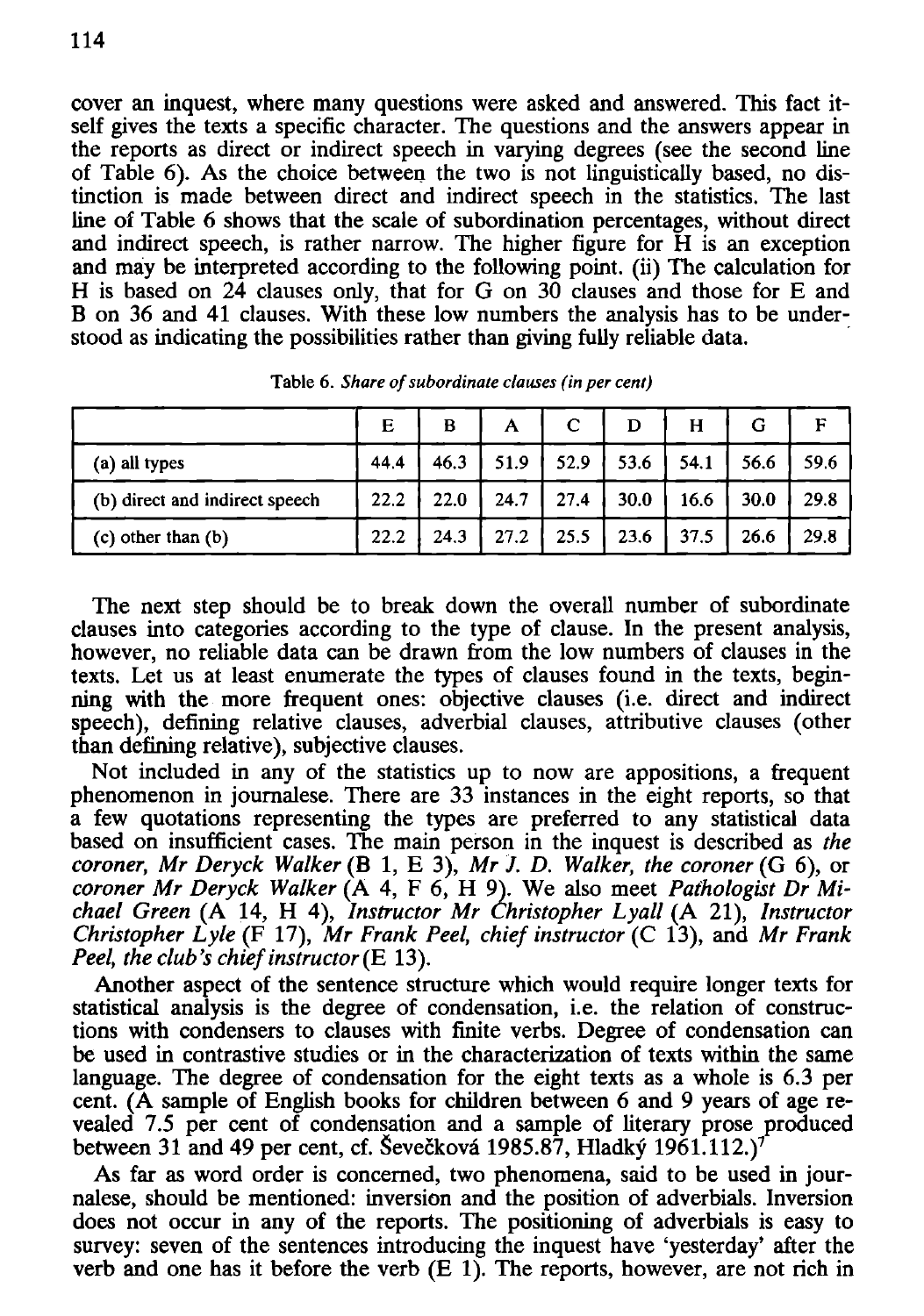**adverbials and once again no statistics can be made. Some of the adverbials seem to be interesting either positionally or lexically:** *On the fatal day***... (E 10), .. .** *airport, where moments before she had taken off...* **(D 5),** *the jury additionally recommended...* **(B 17),** *She had begun ground training only six weeks previously* **(C 5).** 

**One of the texts contains a subjunctive:** *The jury recommended that procedure ... be tightened* **(C 6). Two other texts use** *should* **after 'recommend' (D 17, G 9).** 

**There is no overabundance of premodifiers in the texts. The longest string is**  *parachute packing record card* **in D 12, the other strings being shorter:** *parachute packing certificate* (G 11), *four line check* (D 36), *pilot chute cord* (F 3; **but also** *a cord from the pilot cnute* **in A 9),** *membership application form* **(G 9),**  *drop zone controller (C* **18; also** *dropping-zone controller* **in A 16, C 18),**  *single-engine Cessna aircraft* **(B 2),** *parachute packing procedure* **(B 17; but also**  *procedure for parachute packing* **in C 6). Proper names and names of organizations mentioned during the inquest also supply strings of premodifiers:** *Leeds and Bradford Free Fall Club, Leeds Bradford Airport.* **A committee is referred to as** *the British Parachute Association training and safety committee* **(A 8),** *the British Parachute Association's safety and training committee (B* **9),** *the safety and training committee of the British Parachute Association* **(C 8, G 7), and** *the BP A Safety and Training Committee* **(D 8).** 

**Many of the nominal pairs are technical terms, e.g.** *pilot chute, bridle cord.*  **Other pairs are** *ad hoc* **formations, e.g.** *Leeds inquest* **(B 1, F 2),** *misadventure verdict* (B 17, E 16). There are, however, of-phrases in the same functions: a *verdict ~ of misadventure* **(A 5, C 6, G 5, H 8),** *the top of the canopy* **(B 12). No statistical data are offered on the relation between premodification and postmodification because the texts do not yield enough instances.** 

**The first point in the discussion of the lexical side of the reports deals with the types of lexical units used. There is non-standard** *swap* **(H 6), informal**  *pinch* **(in direct speech, F 14), and technical** *apex* **(B 9) or** *malfunction* **(B 11, D 10, H 5). Miss Hogan is reported to have jumped together with** *two other young people (B* **2),** *two other student parachutists* **(D 5), or** *two other novices*  **(A 7). It was** *ner first parachute jump* **(A to D 1, G 1),** *her first jump* **(F 4) but also** *ner debut jump* **(E 5).** 

**A survey of lexical units used in the description of the accident is given in Table 7, where the reports are arranged from the more technical ones to the less technical ones.** *The* **last column (and the inclusion of the headlines) also reveal some non-linguistic information about the selection of facts and about the suggestions made in the inquest.** 

**Table 8 contains (a) the total number of words in each text, repeated from Table 1,** *(b)* **the number of words without proper names and abbreviations (the reason being that the length and the choice of proper names is given), and (c) the number of unrepeated words (the vocabulary of each text). The percentage of repetition has been calculated from (b) and (c) and is in proportion to the length of the text, as expected.** 

**The length of word is calculated in two ways: (i) as written, where the unit is a letter, (ii) as spoken, where the unit is a syllable. The limits of the scale for unrepeated words according to (i) (Table 10) are slightly narrower than those for all words in a text (Table 9). This can be explained by the fact that Table 9 records every occurrence of every short word in a text.**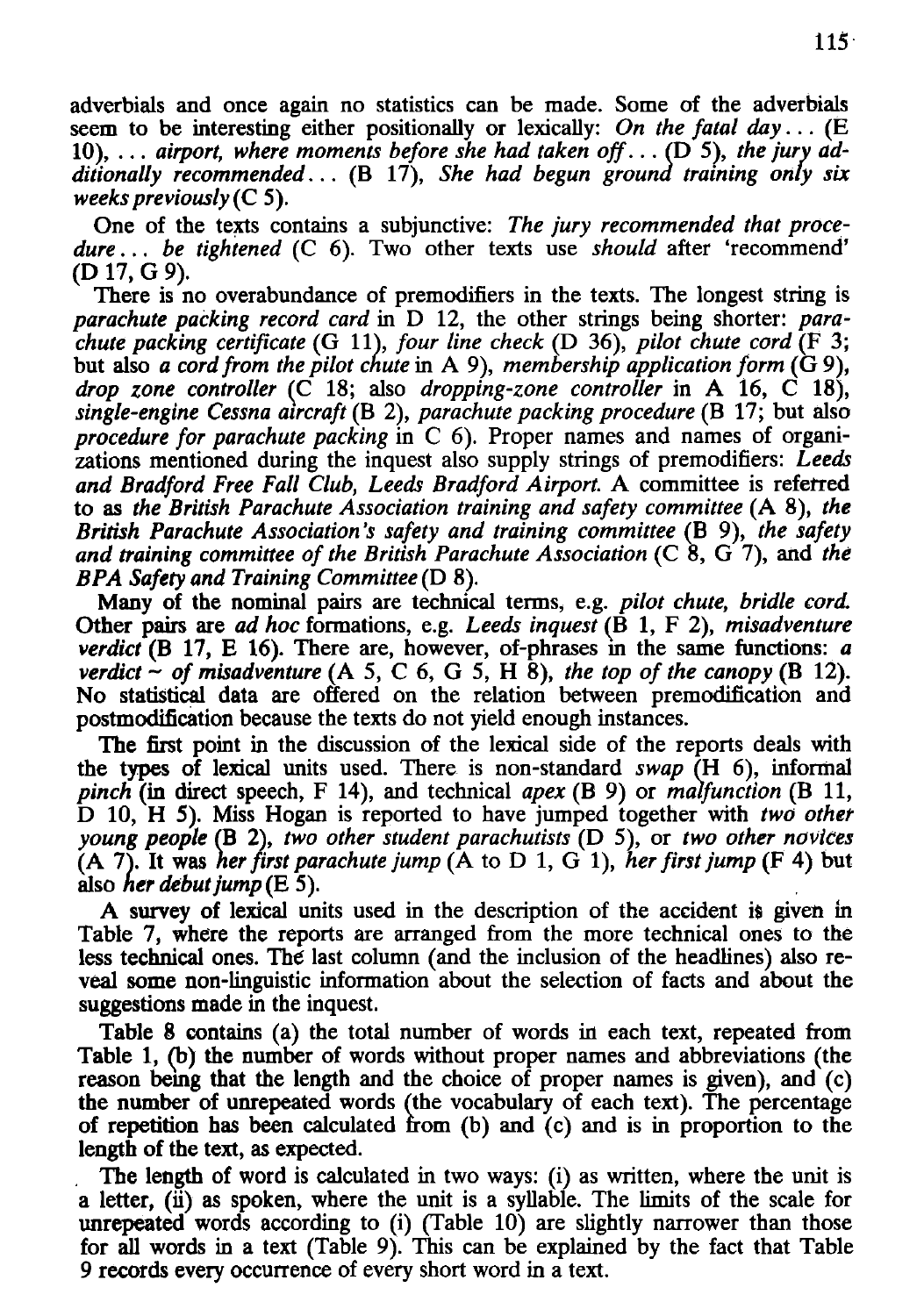| A       | <b>NOVICE PARA GIRL</b><br><b>DIED 'BECAUSE</b><br><b>SHE PANICKED'</b>                 | static<br>line                               | pilot chute                                | cord           | attach,<br>fasten  | sleeve<br>cover               |              |  |  |
|---------|-----------------------------------------------------------------------------------------|----------------------------------------------|--------------------------------------------|----------------|--------------------|-------------------------------|--------------|--|--|
| в       | PANIC MAY HAVE<br><b>KILLED GIRL</b><br><b>PARACHUTIST</b>                              | static<br>line                               | pilot<br>parachute                         | bridle<br>cord | attach,<br>connect | top of the<br>sleeve          | top          |  |  |
| C       | <b>PARACHUTE</b><br>PACKING 'WRONG'                                                     |                                              | small pilot<br>parachute                   | bridle<br>cord | attach             | top of the<br>sleeve.         |              |  |  |
| D       | <b>PANIC COULD HAVE</b><br>KILLED PARA-GIRL,<br><b>SAYS CORONER</b>                     | static<br>line                               | pilot 'chute                               | bridle<br>cord | attach.<br>connect | sleeve                        | top,<br>apex |  |  |
| Е       | <b>BLUNDER THAT KILLED</b><br>PARA GIRL<br>Parachute was<br>wrongly packed              | "static<br>line"                             | pilot chute                                | bridle<br>cord | of the pack        | attached to the wrong part    |              |  |  |
| F       | RIDDLE OF SWOPPED<br><b>PARACHUTE</b><br>Did thief's knot lead<br>to girl's death dive? |                                              | pilot chute                                | cord           |                    | attached wrongly, incorrectly |              |  |  |
| $\bf G$ | <b>PARACHUTE OF DEAD</b><br><b>GIRL WAS PACKED</b><br><b>WRONGLY</b>                    |                                              | the main parachute had been wrongly packed |                |                    |                               |              |  |  |
| н       | PARAGIRL KILLED<br><b>BY PANIC IN PLUNGE</b>                                            | a piece of equipment had been wrongly rigged |                                            |                |                    |                               |              |  |  |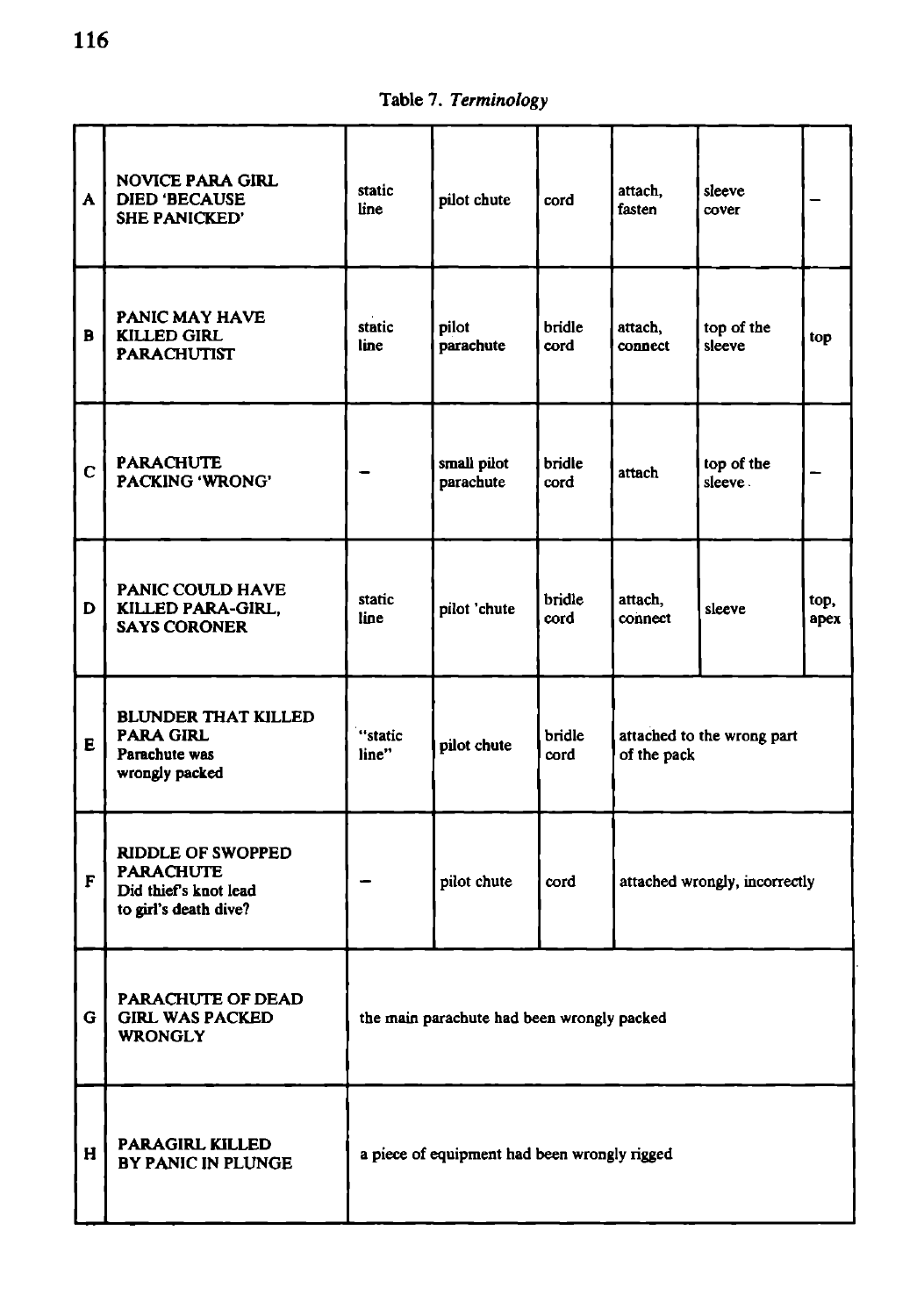Table 7. *Terminology* 

| main<br>canopy,<br>main chute |      | pull cord    | operate              | reserve<br>(para)chute  | she plummeted to the<br>ground at more than<br>100 m.p.h.                     | pilot chute<br>was changed                         | A            |
|-------------------------------|------|--------------|----------------------|-------------------------|-------------------------------------------------------------------------------|----------------------------------------------------|--------------|
| main apex,<br>canopy          |      | ripcord      | activate,<br>operate | reserve<br>parachute    | she fell 2,500ft<br>to her death                                              |                                                    | В            |
| main<br>canopy                |      | pull ripcord | open                 | reserve<br>parachute    | she fell 2,500ft.<br>to a field                                               |                                                    | $\mathbf{C}$ |
| main<br>canopy                |      |              | activate,<br>deploy  | reserve<br>(para)'chute | she fell 2,500ft.<br>to her death                                             | pilot chute<br>square, not round                   | D            |
| main<br>parachute             |      | pull cord    | open                 | reserve<br>'chute       | she was sent plunging<br>2,500 feet to her death.<br>she hurtled to her death |                                                    | Е            |
| main<br>parachute             |      |              | use                  | reserve<br>parachute    | she plunged<br>2,500 feet to her death                                        | a square 'pilot'<br>substituted for<br>a round one | $\mathbf{F}$ |
|                               |      | pull ripcord |                      | reserve<br>parachute    | she fell 2,500 ft<br>to a field                                               |                                                    | G            |
| main chute                    | pull | cord         | operate              | reserve<br>chute        | she plunged towards<br>the ground at 100 mph                                  | a piece of<br>equipment<br>was swapped             | н            |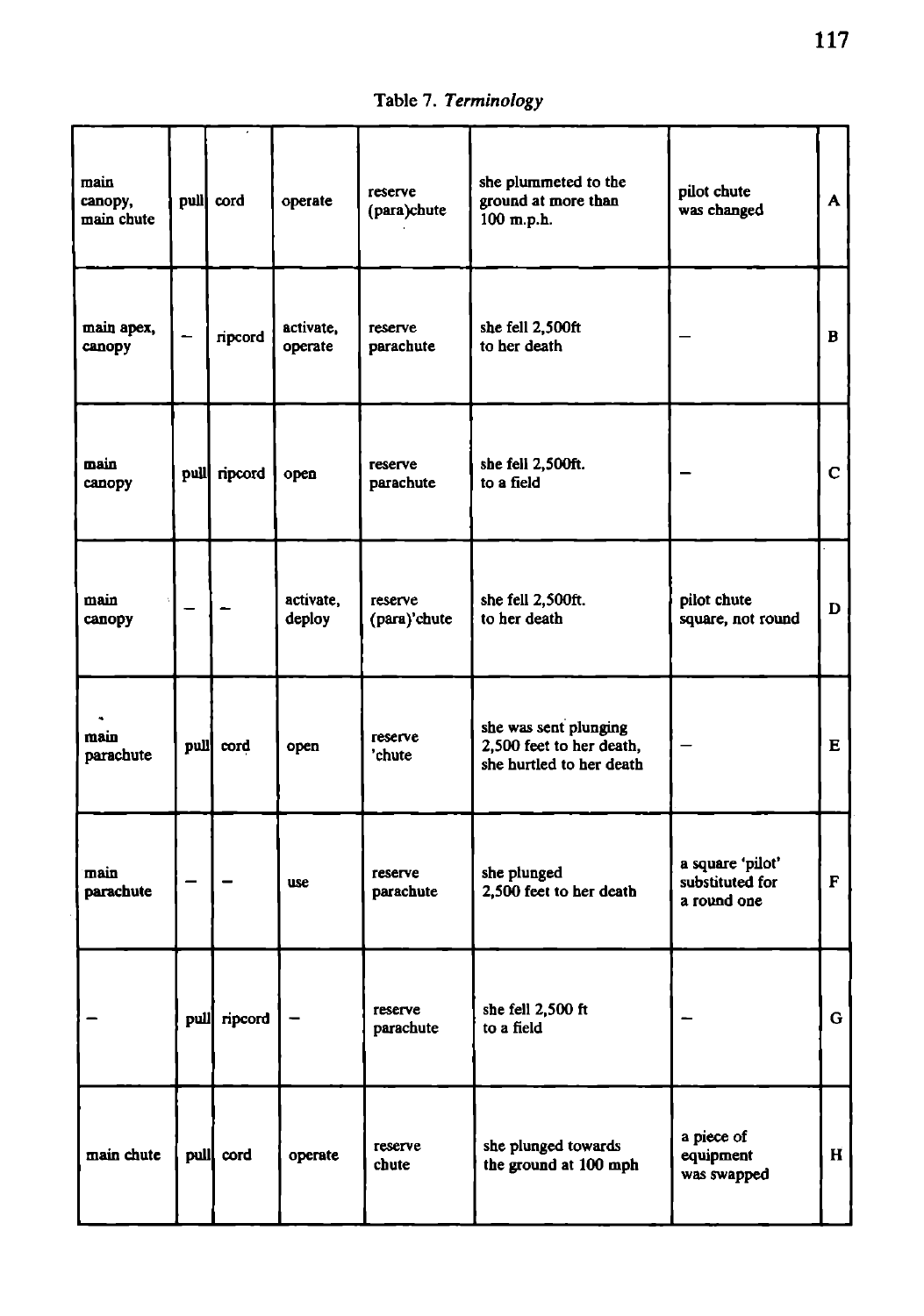|                                                  | Н     | Е     | G     | B     | F     | С     | A     | D     |
|--------------------------------------------------|-------|-------|-------|-------|-------|-------|-------|-------|
| (a) total number                                 | 201   | 277   | 285   | 362   | 374   | 436   | 582   | 843   |
| $\cdots$<br>without proper names<br>$\mathbf{b}$ | 172   | 239   | 257   | 337   | 338   | 383   | 505   | 776   |
| (c) unrepeated                                   | 95    | 123   | 139   | 168   | 160   | 176   | 206   | 260   |
| repetition (in per cent)                         | 44.76 | 48.53 | 45.53 | 50.14 | 52.66 | 54.04 | 59.20 | 66.49 |

Table 8. *Words* 

Table 9. *Length of all words as written* 

| . .<br>л | c    |      | ____ | ---- |      |      |      |
|----------|------|------|------|------|------|------|------|
| 4.39     | 4.42 | 4.50 | 4.51 | 4.55 | 4.66 | 4.74 | 5.34 |

Table 10. *Length of unrepeated words as written* 

| . .  |      |      |      |      |      |      |      |
|------|------|------|------|------|------|------|------|
| 4.90 | 4.91 | 5.19 | 5.44 | 5.44 | 5.48 | 5.57 | 5.63 |

**In the other approach to word length, based on pronunciation, three criteria are employed: the average length of words, the percentage of monosyllables and the percentage of monosyllables and disyllables taken together. In Table 11, recording all words in each text, the three criteria produce very similar ordering of the texts, the only exception being C and G in the third line. The scales for unrepeated words (Table 12) do not reveal the same uniformity. The ordering is different in every line, the only stable texts being H and E.** 

|                                         | A    | Е    | н    | D    | F    | C    | G    | В    |
|-----------------------------------------|------|------|------|------|------|------|------|------|
| average length<br>(in syllables)        | 1.32 | 1.34 | 1.36 | 1.42 | 1.43 | 1.46 | 1.50 | 1.51 |
| share of monosyllables<br>(in per cent) | 76.6 | 75.8 | 73.8 | 72.9 | 72.2 | 70.2 | 68.5 | 67.9 |
| share of mono-<br>and di-syllables      | 93.2 | 92.1 | 91.8 | 89.1 | 88.8 | 86.1 | 86.8 | 84.2 |

Table 11. *Length of all words as spoken* 

| average length                                                | н         | Е         | G         | F         | A         | в         | C         | D         |
|---------------------------------------------------------------|-----------|-----------|-----------|-----------|-----------|-----------|-----------|-----------|
| (in syllables)                                                | 1.47      | 1.52      | 1.54      | 1.60      | 1.67      | 1.72      | 1.73      | 1.77      |
| share of monosyllables                                        | н         | Е         | F         | G         | A         | C         | B         | D         |
| (in per cent)                                                 | 66.3      | 63.4      | 62.1      | 55.7      | 54.3      | 54.0      | 51.8      | 49.6      |
| share of mono-<br>and di-syllables<br>(in per cent)<br>.<br>. | н<br>88.7 | Е<br>87.8 | F<br>83.8 | G<br>82.1 | D<br>81.9 | в<br>81.5 | A<br>80.6 | C<br>79.0 |

Table 12. *Length of unrepeated words as spoken*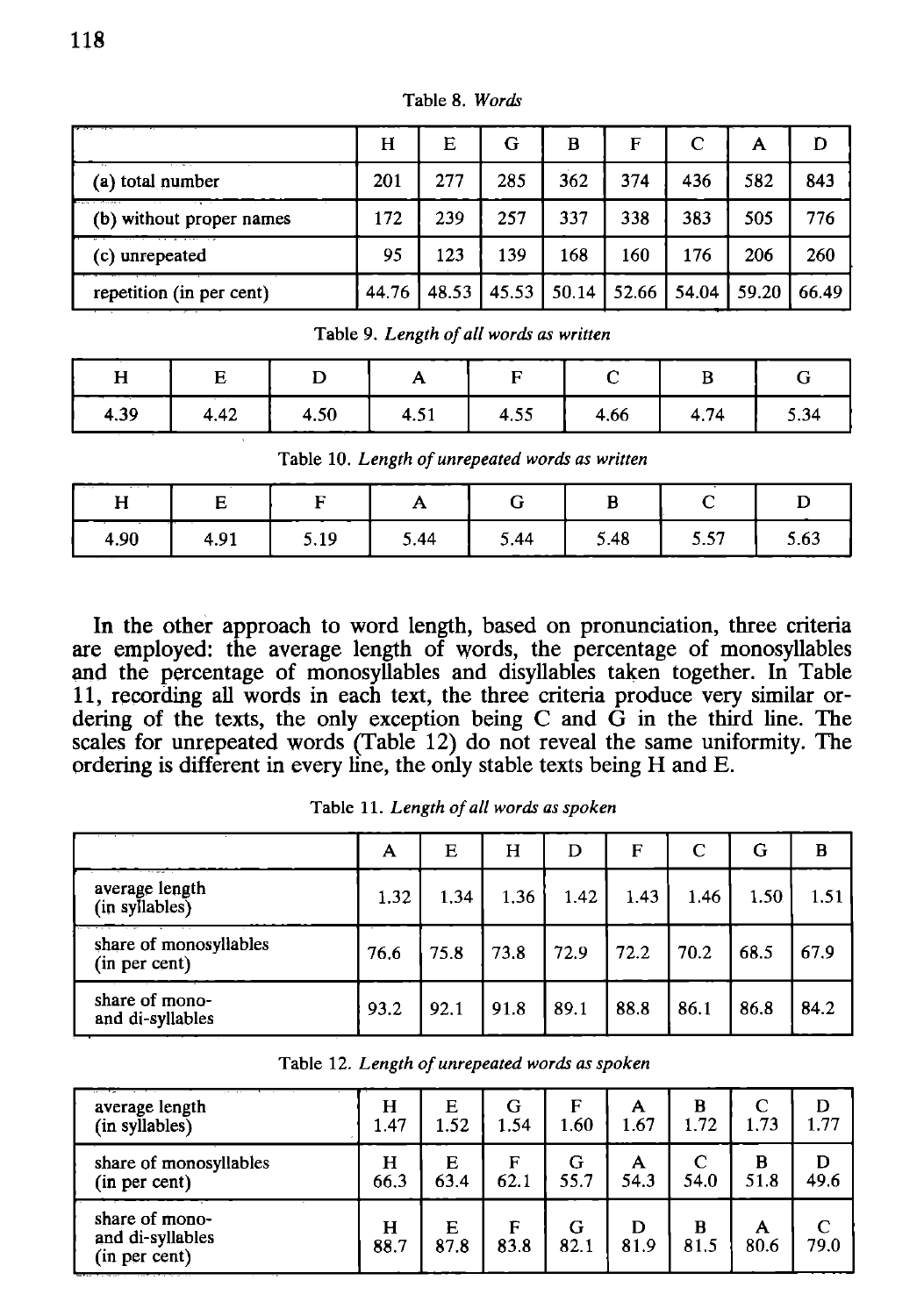**The vocabulary of a text can be further characterized according to how frequent the individual words are in the language in question. It would be possible**  to use frequency figures either from Kučera and Francis or from Thorndike and **Lorge and compute the average for every text studies. As this is a procedure difficult to master without an electronic computer, a partial substitution is offered in Table 13. The figures there stand for the percentages of the most frequent words according to Thorndike and Lorge, the AA's in their classification.** 

|      | п    |      |      |      |      |      |      |
|------|------|------|------|------|------|------|------|
| 68.9 | 68.4 | 67.3 | 66.2 | 65.7 | 65.0 | 61.9 | 60.7 |

Table 13. *Frequency of unrepealed words* 

**Although A to H are not suitable texts in every respect, being rather too short or containing too much direct speech, they seem to be suitable enough for the main purpose of the above analysis, i.e. for the establishment of a set of criteria in a stylo-statistical analysis of a text. The results of what we regard as a kind of pilot study, summarized in Tables 1 to 13, show that the stylistic features of the eight newspaper reports are distributed over a certain scale. As an example of the use of the scales in further research, the length of paragraphs and the length of words were chosen for comparison with other types of texts. The length of paragraphs in A to H ranged from 19.7 to 43.6 words. The average value for a sample of children's books was found to be 89.6 words per paragraph and the corresponding figure for a sample of descriptive texts from novels was 96.3 words, i.e. about twice as much as the longest paragraph in the newspaper reports. For word length, the figures for children's books (CB) and novels (N) are within the A to H scale and their values are indicated in diagrams 1 and 2 based, on Tables 10 and 12. If we extend the scope of comparison to specialized texts, the values are beyond the A to H scale: in a few pages of linguistic texts, the average length of a word is 1.97 syllable (against 1.77 in A to H), the percentage of monosyllables is 42.3 (49.6 for A to H), and that of monosyllables and disyllables taken together is 74.6 (79.0 for A to H).** 

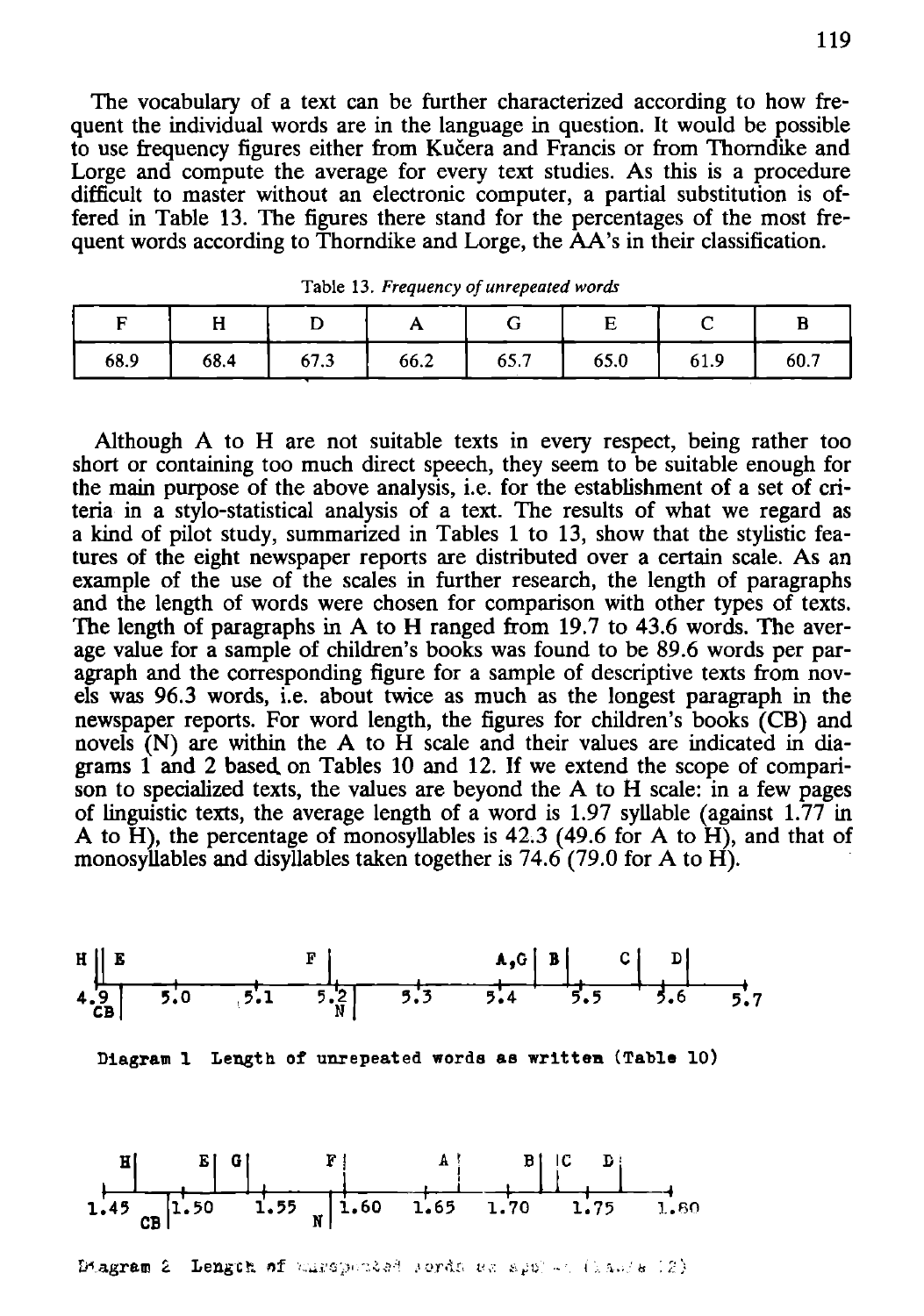### **SUMMARY**

**Eight British newspaper reports covering the same event, a coroner's inquest into the death of a girl parachutist, were statistically analysed from a number of aspects. The length of paragraphs, sentences and clauses, the types of clauses, the use of non-finite verbal forms, the terminology, and the length of words were compared and, where possible, summarized in tables. The analysis was intended to achieve two aims: (i) to indicate a detailed statistical procedure which could characterize a certain text and be used in the comparison of texts from various stylistic strata, (ii) to show the wide gamut of statistical values found in the eight reports.** 

### **REFERENCES**

- Crystal, David, and Davy, Derek (1969). *Investigating English style* (London).
- Firbas, J. (1966). Non-thematic subjects in contemporary English, *Travaux linguistiques de Prague*  2.239-56 (Prague).
- Hladky, J. (1961). Remarks on complex condensation phenomena in some English and Czech contexts, *Brno studies in English* 3.105-18 (Prague).
- Kucera, Henry, and Francis, W. Nelson (1967). *Computational analysis of present-day American English* (Providence, R. I.).
- Leech, Geoffrey N. (1966). *English in advertising* (London).
- Thomdike, Edward L., and Lorge, Irving (1944). *The teacher's word book of 30,000 words* (New York).
- Seveckovi, Hana (1985). *Analysis of the language of English and Czech children's literature* (unpublished dissertation, Brno).
- Vachek, J. (1961). Some less familiar aspects of the analytical trend of English, *Brno studies in English* 3.9-78 (Prague).

## **SOUDNf LfCENf V OSMI NOVINOVYCH VERZfCH**

Statistické analýze bylo podrobeno osm zpráv z různých britských deníků popisujících tutéž událost (soudní ličení zjišťující příčinu smrti mladé parašutistky). Byla zjišťována délka odstavcu, souvětí a vět, typy vět, užití neurčitých tvarů slovesných, terminologie, délka slov. Cílem analýzy bylo naznačit podrobný statistický postup, který by mohl charakterizovat určitý text a sloužit při srovnávání textů různých stylistických rovin, a dále ukázat šíři statistických hodnot rozebíraných osmi zprav.

The reprinting preserves the original texts as exactly as possible, including the different spellings of proper names *(Marion — Marian, Meecock — Meacock — Meecroft, Deryck - Deryk, Lyall — Lyle),* punctuation, and even two misprints *(slave* in A 30 and *attacking* in E 12). However, occasional irregularities in the use of inverted commas in some texts have been removed.

The use of letters instead of the real names of the dailies is intended to prevent immediate connection between a textual feature and a particular paper. The names of the dailies are given in Note 7, p. XX.

<sup>3</sup> The passages left out do not make the texts unreadable. The information these passages give in the full versions is either known from other texts as printed here or is not essential. The